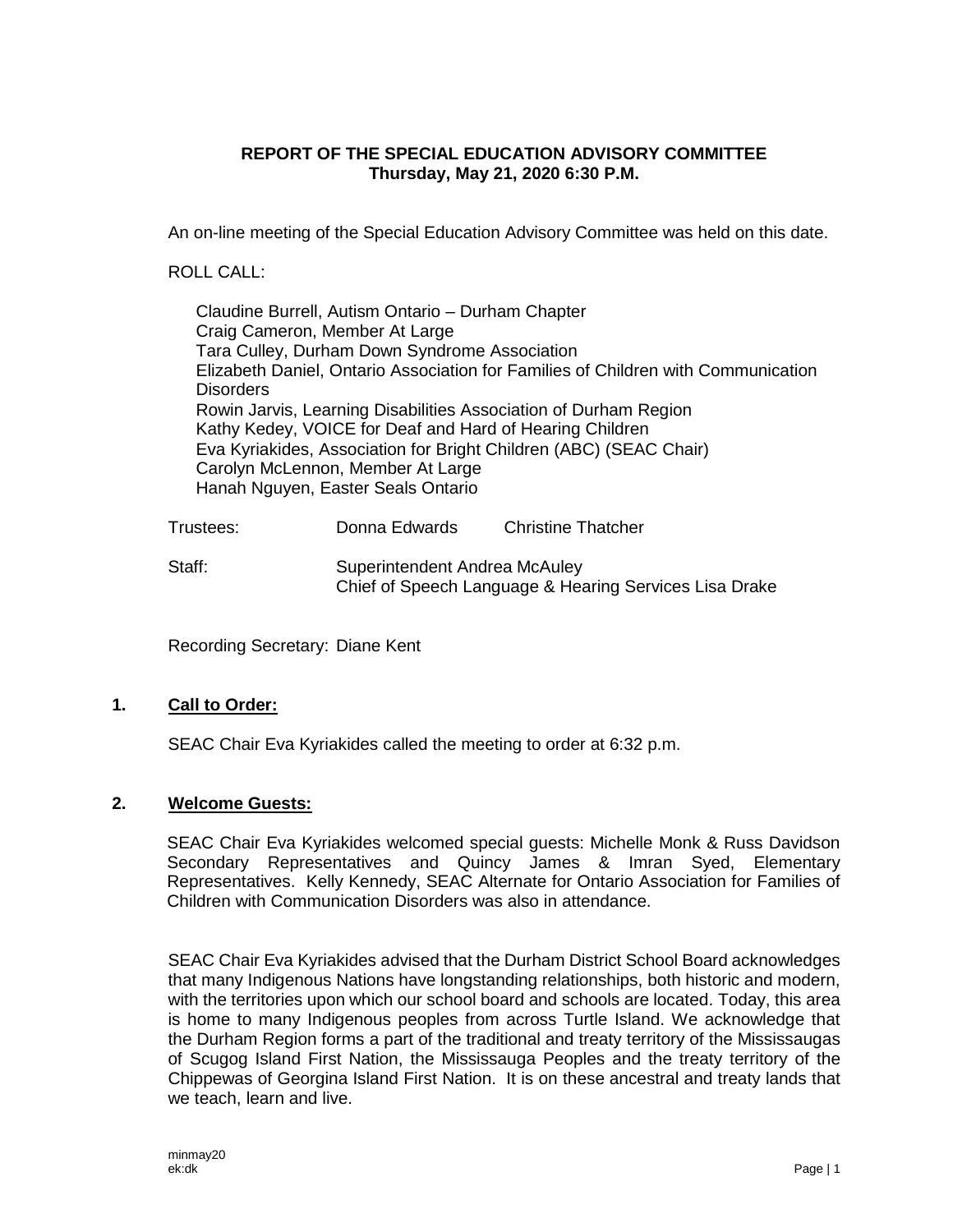## **3. Regrets:**

Regrets:

- Craig Cameron, Member At Large
- Elizabeth Daniel, Ontario Association for Families of Children with Communication Disorders

## **4. Approval of Agenda:**

That the agenda for May 21, 2020 be approved.

MOVED BY: Trustee Donna Edwards SECONDED BY: Tara Culley

CARRIED

# **5. Approval of the Minutes from April 16, 2020:**

That the minutes from April 16, 2020 be approved.

MOVED BY: Trustee Christine Thatcher SECONDED BY: Tara Culley

CARRIED

## **6. Inclusive Student Services Report:**

Lisa Drake, Chief of Speech Language and Hearing provided SEAC members with a PowerPoint presentation that provided an update on the following items in the Inclusive Student Services Department.

May is Speech and Hearing Month

The Speech Language Pathologists have started a social media campaign, "Did You Know?' on speech, language and hearing facts. The teams have created an Instagram account @DDSB\_SLH featuring Instagram Live Story Time every Friday at 1:30 p.m. Also coming soon is a Virtual Speech Language Room that will provide links to resources, videos and information for parents, educators and beyond.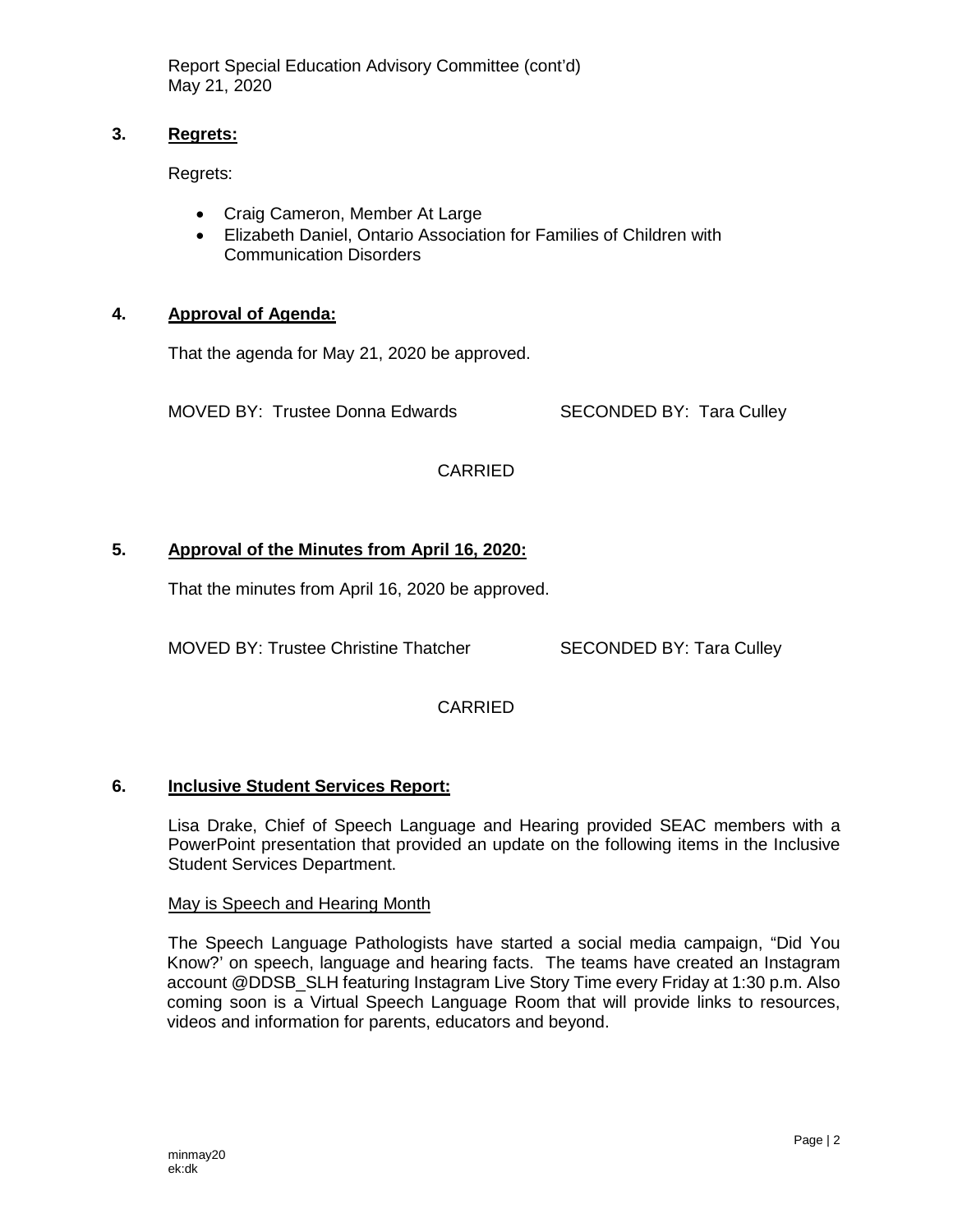# **6. Inclusive Student Services Report: (cont'd)**

### Distance Learning Roles and Responsibilities

The Distance Learning Roles and Responsibities document was previously shared with SEAC members at last month's meeting. Currently Inclusive Student Services clinical teams are continuing to provide support for students and families. IPRCs and Transition Planning will be held on the virtual secure Adracare platform for face to face video conferencing.



Student Safety and Risk Considerations when Engaging Students in Distance Learning

Tip sheets for administrators and educators has been created and highlight:

- Tips for Connecting with Students and Caregivers
- Children and Youth in Need of Protection
- Mental Health Concerns and Amended Suicide Protocol
- Amended Traumatic Response Protocol

#### Engagement Matters

Shift from attendance to engagement in school community and learning environment.

- Survey sent to schools
- 1700 students had questions about engagement
- Stop light system
	- Red zero engagement and risk factors identified
	- Yellow more questions, e.g. logistical/tech issues, language issues
	- Green engaged on some level or family opted out and no risk factors
- Putting engagement and intervention plan layers in place for students/families where concern/risk may require further supports

#### LivingWorks Start



LivingWorks Start is an interactive, on-line training program to support individuals with the skills and knowledge to help keep others safe from suicide. The training focuses on how to start the conversation with the person having thoughts of suicide, and how to quickly link them with appropriate support. The Durham District School Board (DDSB) is pleased is partner with LivingWorks to offer this training program to Educational Assistants, Guidance staff, Special Education Resource Teachers (SERTs), and Inclusive Student Services/Mental Health and Safe School Team members.

## **7. Presentation:**

#### IEPs: Documenting Accommodation and Programming During Distance Learning

Superintendent Andrea McAuley noted that an **Individual Education Plan (IEP)** is a written plan describing the special education program and/or services required by an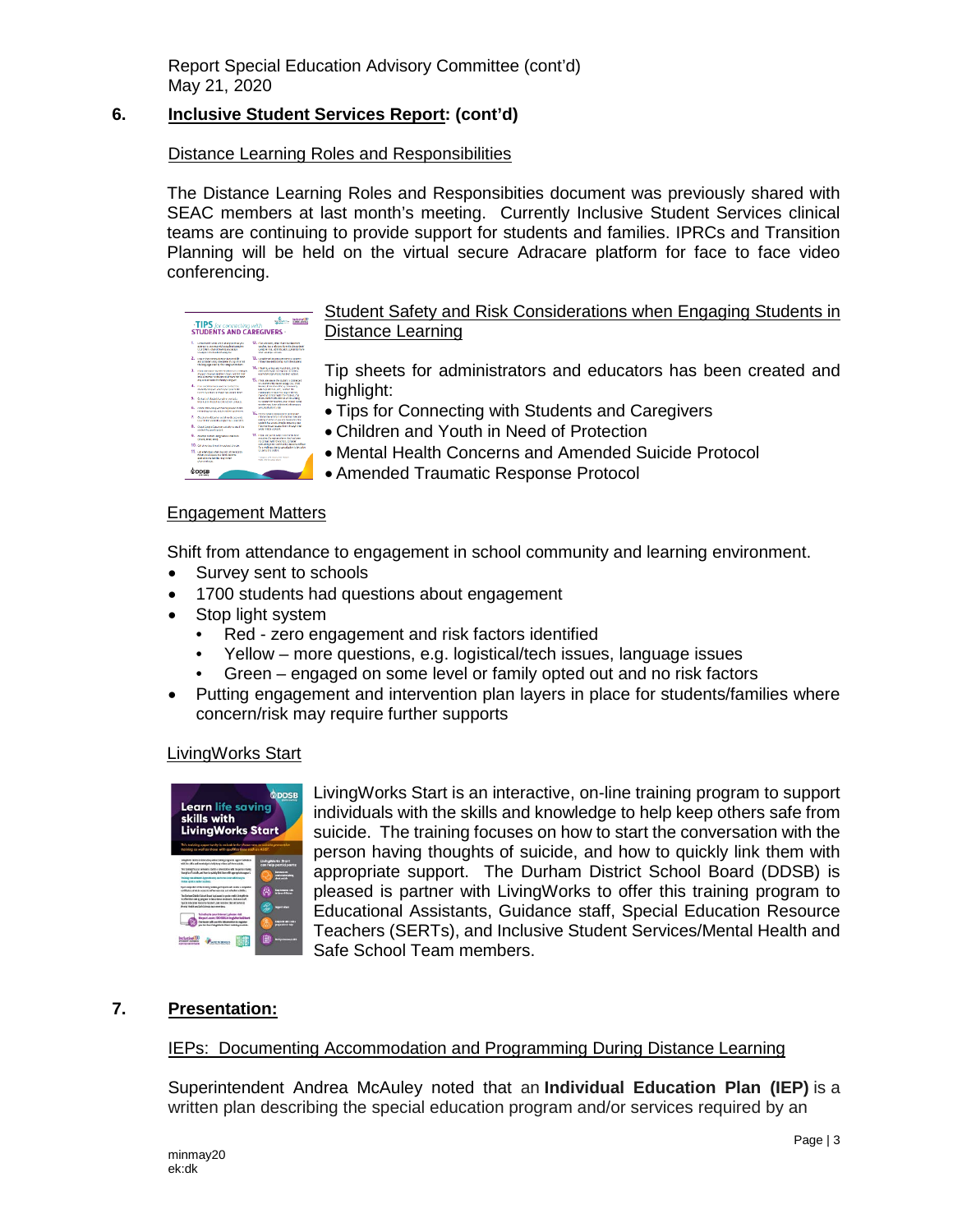# **7. Presentation: (cont'd)**

individual student, based on a thorough assessment of the student's strengths and needs that affect the student's ability to learn and demonstrate learning. All sections of a student's Individual Education Plan remain active during the period of distance learning.

To support programming access to learning for students with special education needs, IEPs remain in effect as continuity of learning strategies are implemented.

Students will not have the opportunity to demonstrate learning across what was planned for a full school year of learning. It is understood that a loss in learning time, as a result of school closures during this pandemic, will cause unavoidable impacts to the rigor and scope of programming. Flexible approaches, and consultation with families, to consider students' individual identities, needs and circumstances that impact distance learning need to be considered in focusing scope of programming and implementing accommodations and strategies to support individual students.

The DDSB IEP Guide: Documenting Accommodations and Programming During School Closures, distributed to SEAC with the agenda, was created to guide school teams in the ongoing commitments to consultation with students & families, provision of programming and documentation of programming.

This resource is available on the DDSB website at: <https://www.ddsb.ca/en/programs-and-learning/distance-learning.aspx>

## **8. Business Arising from the Minutes:**

SEAC Chair Eva Kyriakides collected all the SEAC discussion topics that were received from committee members. Eva will collate the topics into one document and e-mail to SEAC members for their information.

## **9. Staff Reports:**

#### **Administration:**

#### **Superintendent Andrea McAuley**

Superintendent Andrea McAuley started the Administrators' Report with a thank you to our SEAC partners, community agencies, families, and at the centre - our students. The creativity, collaboration and compassion with which we have together responded to COVID-19 and school closures is impressive and heartwarming. On behalf of the Inclusive Student Services team, Superintendent McAuley shared appreciation for the ongoing conversations as we work together for both well-being and continued connections during Distance Learning. Valuable input from families continues to help us individualize supports and, on an ongoing basis, make refinements.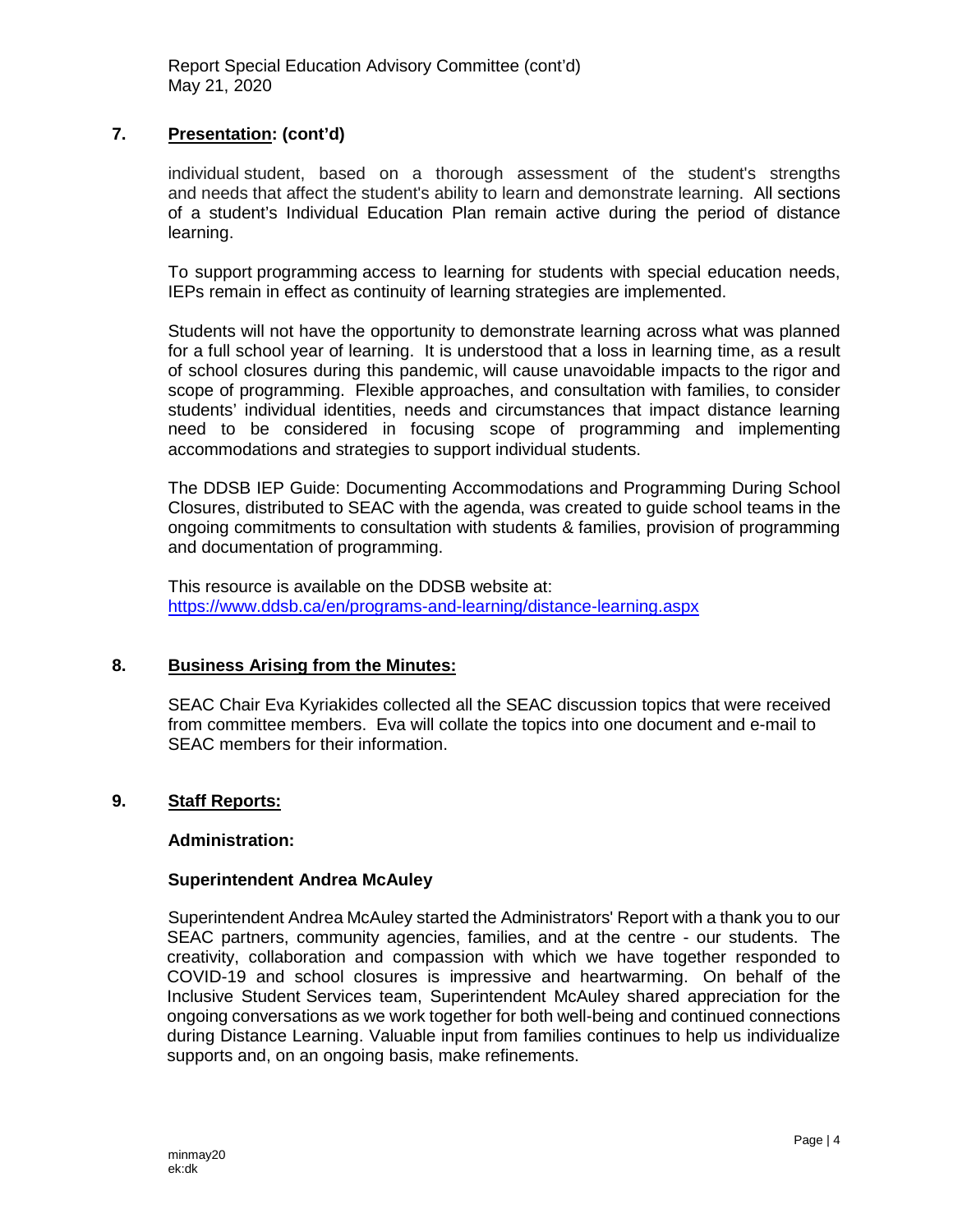### **9. Staff Reports: (cont'd)**

### **Superintendent Andrea McAuley (cont'd)**

Our students, both those engaged in Distance Learning, those immersed in home and family commitments, teach us so much. The learning is reciprocal.

#### School Closure Updates

- Ministry announced school closures, continuation of Distance Learning, through to end of June 2020
- Board system team is currently planning 1) student and staff retrieval of materials and 2) reopening considerations for the 2020-2021 school year

Our commitments in the layers of planning for the 2020-2021 school year include supporting staff and student needs both in terms of school, class and those with individualized supports. The health guidelines that will form the foundations to educational programming for the next school year are not yet known but an integrated team is looking at all aspects of planning.

The team is currently immersed in Identification, Placement, and Review Committee (IPRC) planning with families and schools. The foundations set in conversations starting back in January which framed the foundations for Special Education Programs and lead into related IPRCs for students including those accessing special education class placement programs. As a team, we continue to foster inclusive programming and accommodation within all placement options and maintain emphasis on regular class placements being best placement for majority of students. For the 2020-2021 school year, we have shifted a few of our programs. For example, reduction of some School Support Programs to add Developmental and Practical Learning Programs to meet student needs.

#### Transition Planning During COVID-19 Related School Closures

Concurrent to IPRCs, teams are working on shifts to transition planning with a focus on key transitions such as Gr8 to Gr9 and secondary to adult pathway. The strategies will look different but the core commitments of individualizing and supporting with resources such as transition books, social stories and opportunities to form connections with staff remain constant.

#### Inclusive Student Services Staffing Updates

A few staffing updates highlight the importance and skill of team members in the leadership of inclusive programming. Michelle Doiron, current Instructional Facilitator supporting Gifted Learners and START Team Lead, was announced as a successful candidate to the Elementary Vice-Principal pool. Cheryl Wellwood, Facilitator with the Autism Resource Team, is also on the Secondary Vice-Principal pool list. Both educators will be back with the Inclusive Student Services Team for September pending any changes. Our department leadership model also expands to two Educational Officers next year. Michelle Crawford-Eade, currently Principal at Uxbridge SS, joins Kyla McKee providing system leadership.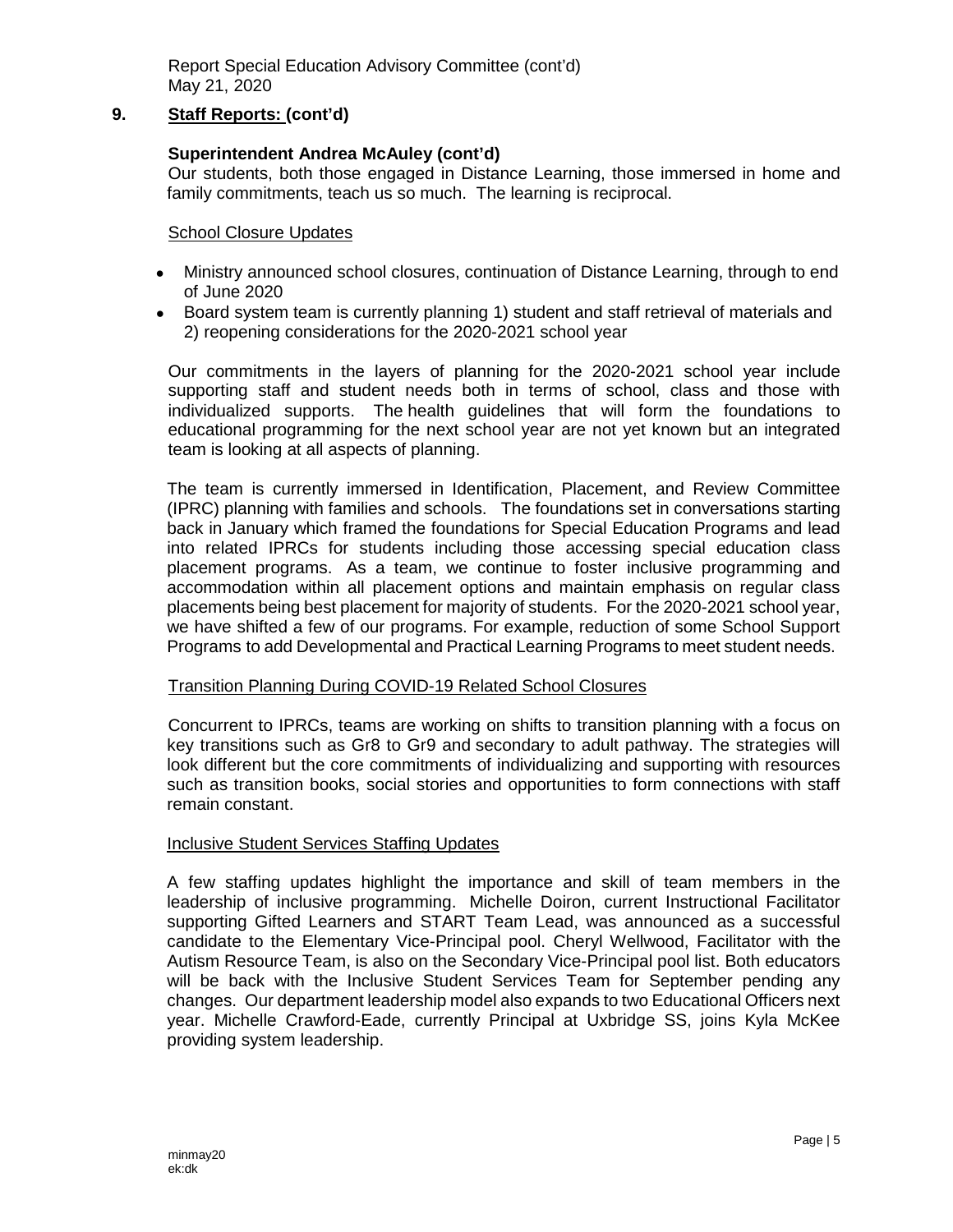## **9. Staff Reports: (cont'd)**

## **Superintendent Andrea McAuley (cont'd)**

#### Budget 2020-2021

At this time, Boards have not yet received budget information for the 2020-2021 school year. As an important advocacy voice, SEAC's opportunity to provide deputation to the budget and finance committee remains within planning.

#### Parents as Partners Conference

We would also like to highlight that the upcoming Parents as Partners Conference will be facilitated through an online format in the evening of May 28th. Flier information will be sent directly to SEAC members and we respectfully request that you share within your organizations.

Thank you for your continued support of families and our Inclusive Student Services team.

Andrea - on behalf of the Inclusive Student Services Team



#### **Board:**

Trustee Christine Thatcher informed SEAC members that the Board of Trustees received a presentation on the Culturally Responsive and Relevant Pedagogy Implementation and Support for Distance Learning Update and the policy for the new student dress code was passed at the virtual Board meeting that was held on Tuesday, May 19, 2020

It was also noted that Trustee Donna Edwards as representative for the K-12 Standards Development Committee wanted to thank SEAC members for providing their feedback to the questionnaire.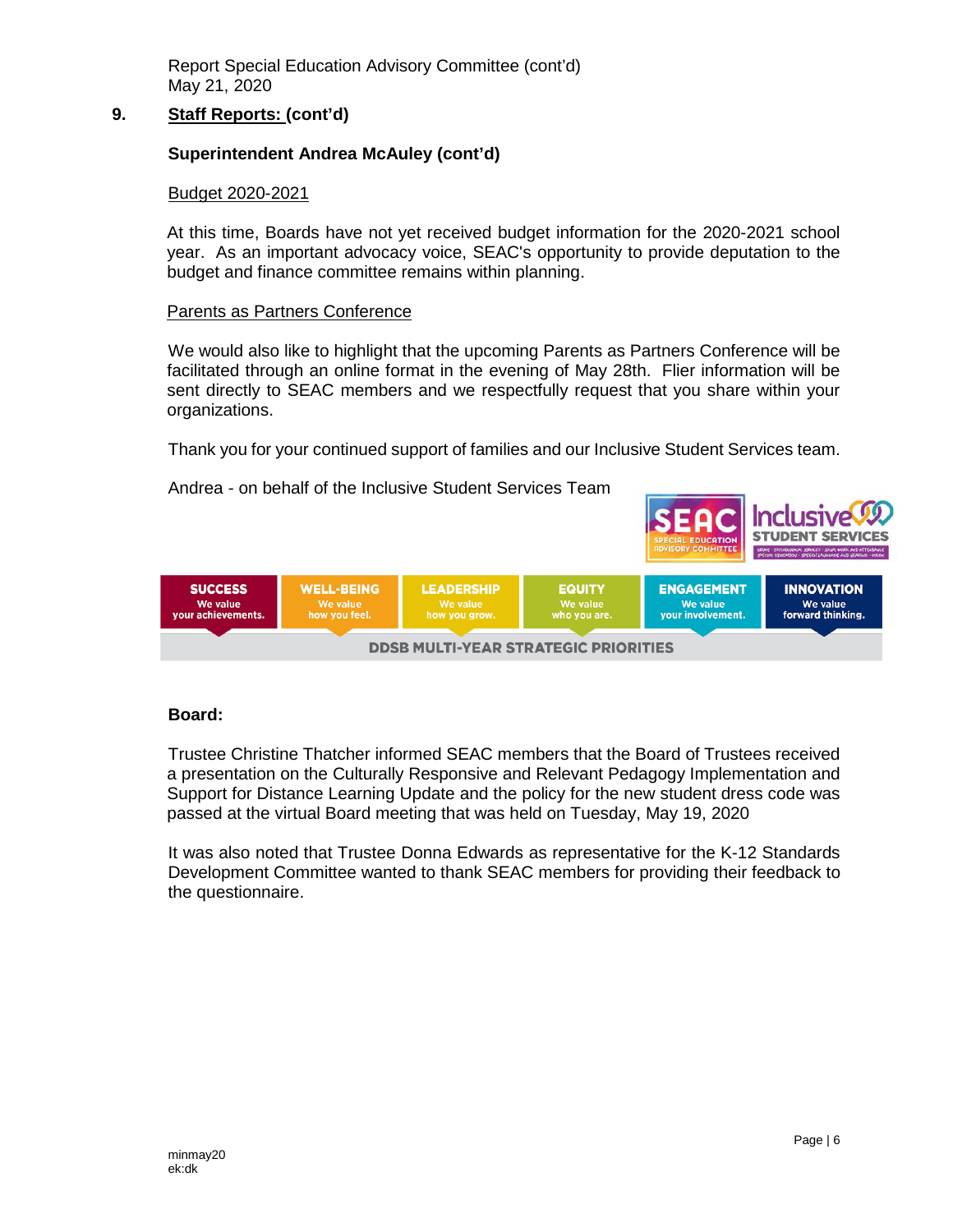# **10. Association Reports:**

#### Easter Seals Ontario

Changes in Programs and Services for Easter Seals:

- With overnight camps cancelled, we will be offering a Virtual Summer Camp which is open for all Easter Seals clients who would be eligible for camp. Details on the registration process will be available soon. Consent will be required from parents as it will be using internet and video conferencing.
- Equipment Program Funding Approved applications for this year are still moving forward. New approvals are still on pause, but applications continue to be accepted with the hope that more funds may be available later in the year.
- Incontinence Supplies Grant continues to accept and process applications, with some delays.
- Top Up Grant will be open in 6 8 weeks, for those who are eligible.

## VOICE for Deaf and Hard of Hearing Children

Dress Loud Day can be any day this month. Dress in bright colours and share with the #VOICEDressLoud hashtag.

The following link: <https://www.voicefordeafkids.com/covid-19-resources> contains resources for accessibility and mental health that have been shared with DDSB staff.

VOICE Camp is tentatively scheduled to run in August of this year at Bark Lake Leadership & Conference Centre: 1551 Bark Lake Drive Irondale, ON K0M 1X0. Attending this two night weekend getaway will give parents the opportunity to interact and meet other families who have children with hearing loss and kids and teens have the chance to spend a funfilled weekend together Further registration details are in the following link: <https://www.voicefordeafkids.com/event-3658827>

## **11. Correspondence:**

- Hastings & Prince Edward DSB
- Nipissing Parry Sound CDSB DSB

## **12. Community Concerns:**

Hanah Nguyen, SEAC Representative from Easter Seals Ontario has received concerns from families regarding transitioning back to school, worries about large gatherings; and if there will be enough Personal Protective Equipment (PPE) in place for staff as many children with special needs have vulnerabilities.

Superintendent Andrea McAuley responded that when individual families dialogue it creates ideas that are great to share in the planning across school boards. Orders have already been placed to restock the DDSB's PPE that was previously donated the frontline workers at LakeRidge Health.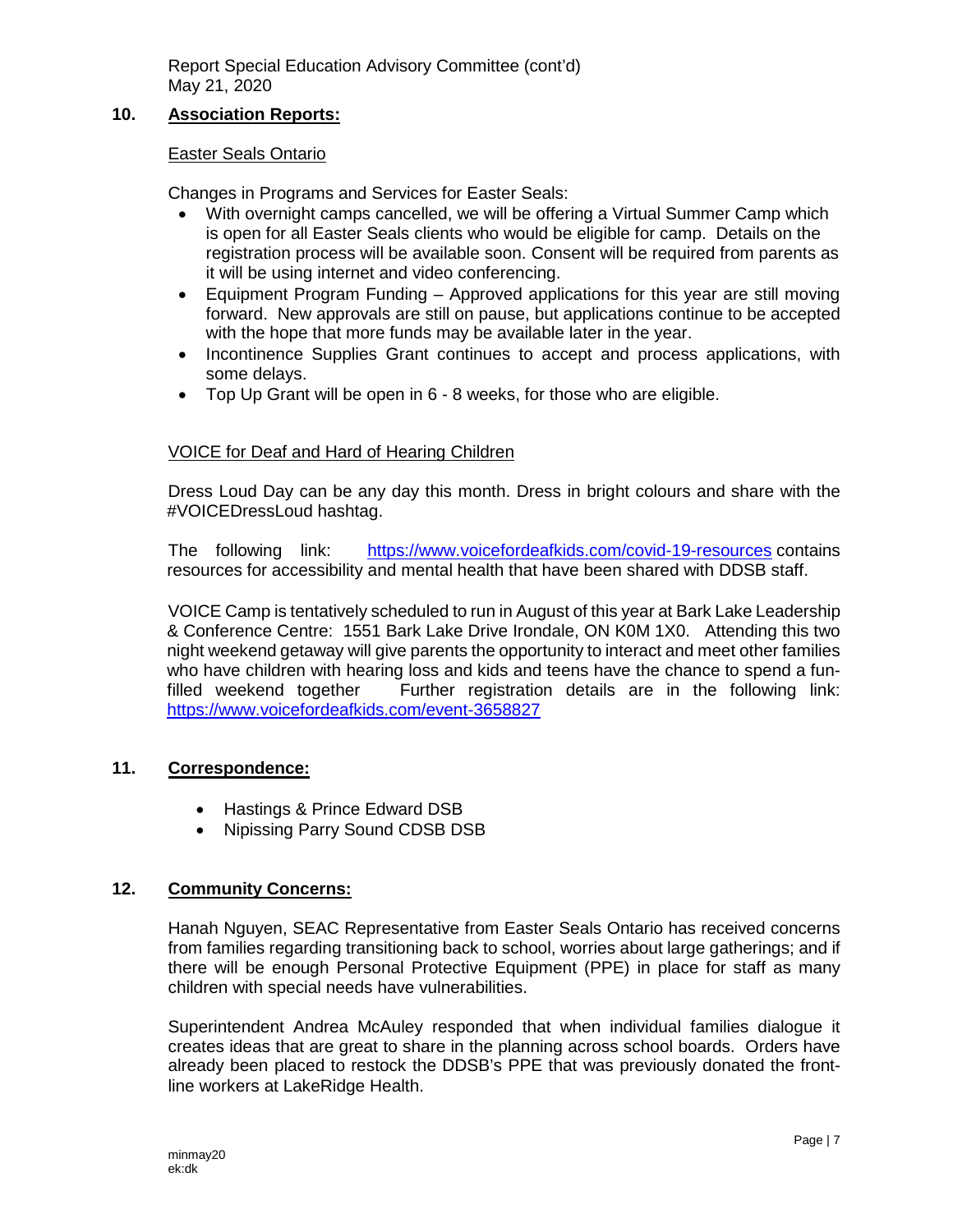### **12. Community Concerns: (cont'd)**

Tara Culley, SEAC Representative from Durham Down Syndrome Association (DDSA) has received concerns from families who are getting tired trying to keep students focused and engaged in Distance Learning and what does that look like for some students needing support as parents are returning to work.

Superintendent Andrea McAuley replied that school boards were also just made aware on the Ministry's release and there is a lot of information still to be determined. She also agreed that parents have been exhausted as well as staff that have been doing the provisionally services as well are trying to balance that approach.

Tara Culley asked a follow up question regarding the anticipation in returning to school, students may be anxious and may not want other students to come near them; how schools will handle these types of situations.

Superintendent Andrea McAuley responded that she understands some students may be eager for the social classroom connection again while other students are concerned about maintaining social distancing. Educators will be well prepared with social stories; scripts and games that don't require close proximity outside.

### **13. Celebrations and Success:**

The following committee members shared their good news stories during the COVID-19 school closures:

- Tara Culley mentioned that her son Adam has been actively participating in on-line tea parties with his friends.
- Kathy Kedey shared that her daughter who is an avid reader received a social distance visit from her teacher and did a book drop off at their house.
- Eva Kyriakides noted that her younger daughter's teacher dropped off hand written notes to all her students. She also shared that her older daughter has successfully completed his first year of university.

## **14. Next S.E.A.C. meeting – June 18, 2020.**

### **15. Adjournment:**

That the meeting does now adjourn at 7:56 p.m.

MOVED BY: Trustee Donna Edwards SECONDED BY: Kathy Kedey

#### CARRIED

#### Report respectfully submitted by: Eva Kyriakides, SEAC Chair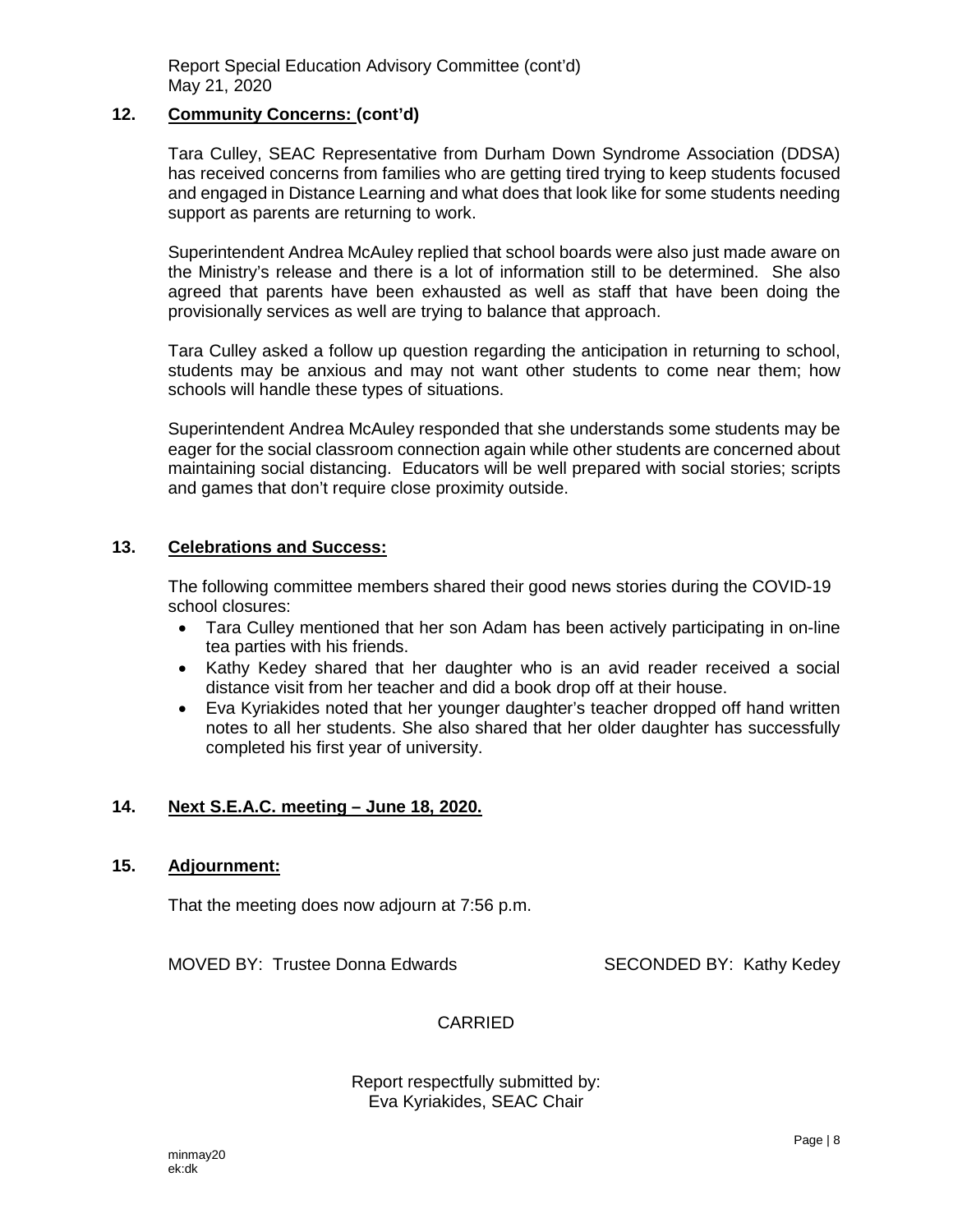| <b>ACTION PLAN</b>                                           |                                                                               |                   |  |  |
|--------------------------------------------------------------|-------------------------------------------------------------------------------|-------------------|--|--|
| <b>ACTIVITY</b>                                              | <b>RESPONSIBILITY</b>                                                         | <b>COMPLETION</b> |  |  |
| <b>E-Mail SEAC Discussion Topics</b><br>to committee members | <b>SEAC Chair Eva Kyriakides &amp;</b><br>Administrative Assistant Diane Kent | May 25, 2020      |  |  |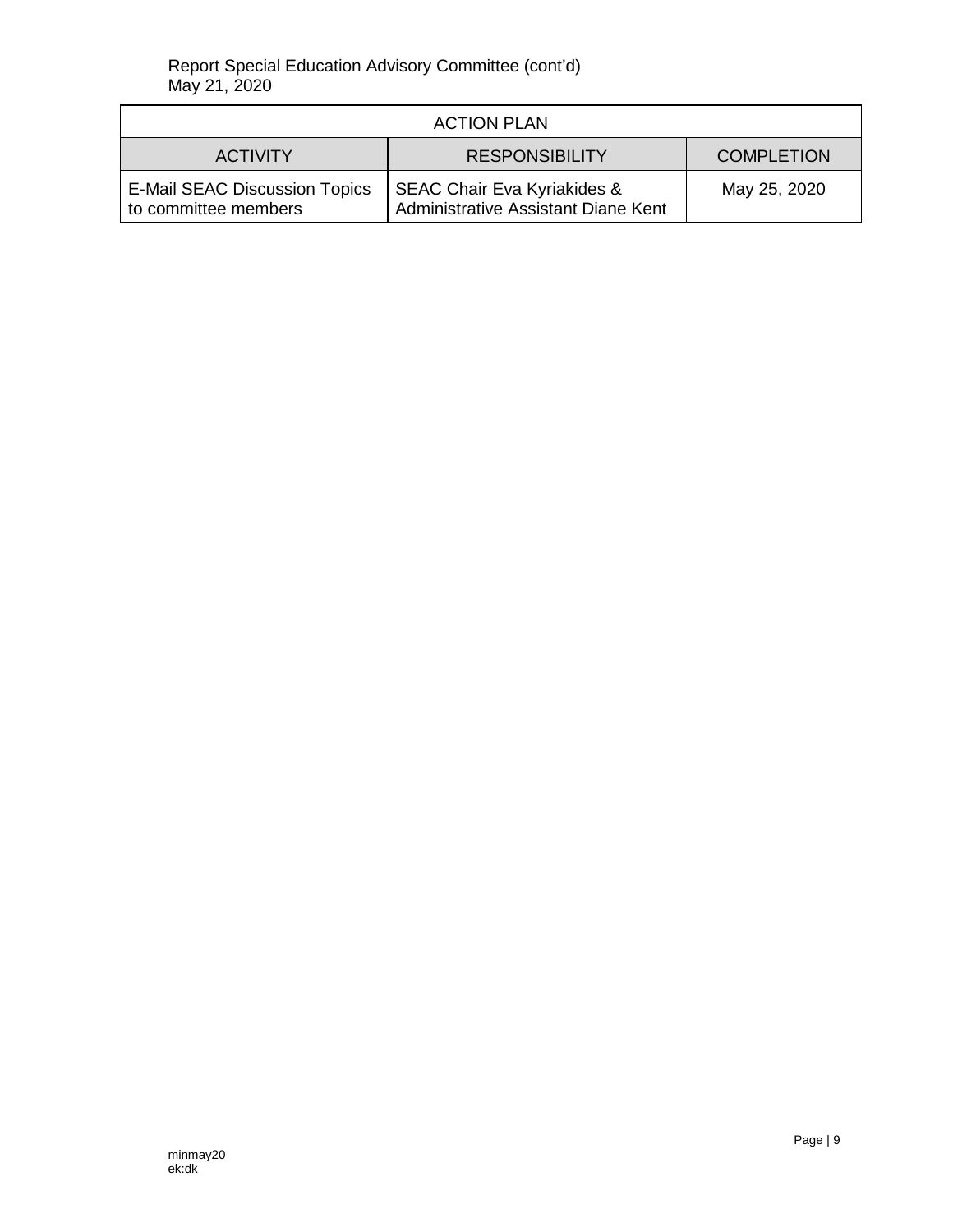

**Hastings and Prince Edward District School Board** 

*Possi0ilities*  **TODAY & TOMORROW** 

Lucille Kyle, Chair of the Board Sean Monteith, Director of Education

February 14, 2020

The Honourable Stephen Lecce Minister of Education 438 University Avenue, 5th Floor Toronto ON M7A 2A5

Dear Minister Lecce:

As representatives of the Special Education Advisory Committee (SEAC) for Hastings and Prince Edward District School Board (HPEDSB), we are writing to express our support to concerns expressed in letters from Durham District School Board (dated June 3, 2019), Greater Essex County District School Board (dated July 5, 2019) and Windsor-Essex Catholic District School Board (dated December 11 , 2019) SEACs. Our group feels strongly that the concerns expressed in each of these letters will pose serious risks for our students, especially those with special needs and students who attend schools in rural areas and/or with declining enrolments.

Administrators in our district's smaller secondary schools have reported to us for many years that building timetables to meet the needs of all students, in all pathways , can be very challenging once they are faced with declining pupil populations. The proposed increases to average class sizes by our presiding government will decrease the availability of compulsory courses, and more specifically electives courses, that many of our students require or are interested in, to further their interests and help them gain employment advantages. As stated in previous letters submitted to you by other concerned districts, "An increase in average class size will only exacerbate the issue in smaller schools that are already challenged with decreased course selection." Reducing the number of caring adults in the lives of our youth stands to detract from our focus on creating successful outcomes for our future community leaders.

Further to increased class sizes, the introduction of mandatory online courses would not meet the needs of individuals with learning disabilities, developmental disabilities and other learning differences who require additional support from their educators. We agree with other school boards that the online format is simply not suitable for everyone and making them compulsory does not recognize the individual needs of students .

We urge the Ministry of Education to review its position and revise the plan for education based on the recommendations of relevant stakeholders, including parents and community experts. We also hope that the Ministry will investigate and implement the suggestions outlined by the Durham District School Board, specifically:

- 1. Provide e-learning opportunities to students across the Province as an option, but not make it mandatory for all students.
- 2. Encourage professional learning for staff, and e-learning exposure for students in Learning Strategies courses to allow for specific opportunities to explore the D2L platform and gain direct experiences with digital learning with the support of their special education teachers. This will allow students to self-assess their confidence and suitability to this learning delivery method.

156 Ann Street, Belleville, ON K8N 3L3 613.966.1170 I 1.800.267.4350 I F. 613.961 .2003 information@hpedsb.on.ca | www.HPEschools.ca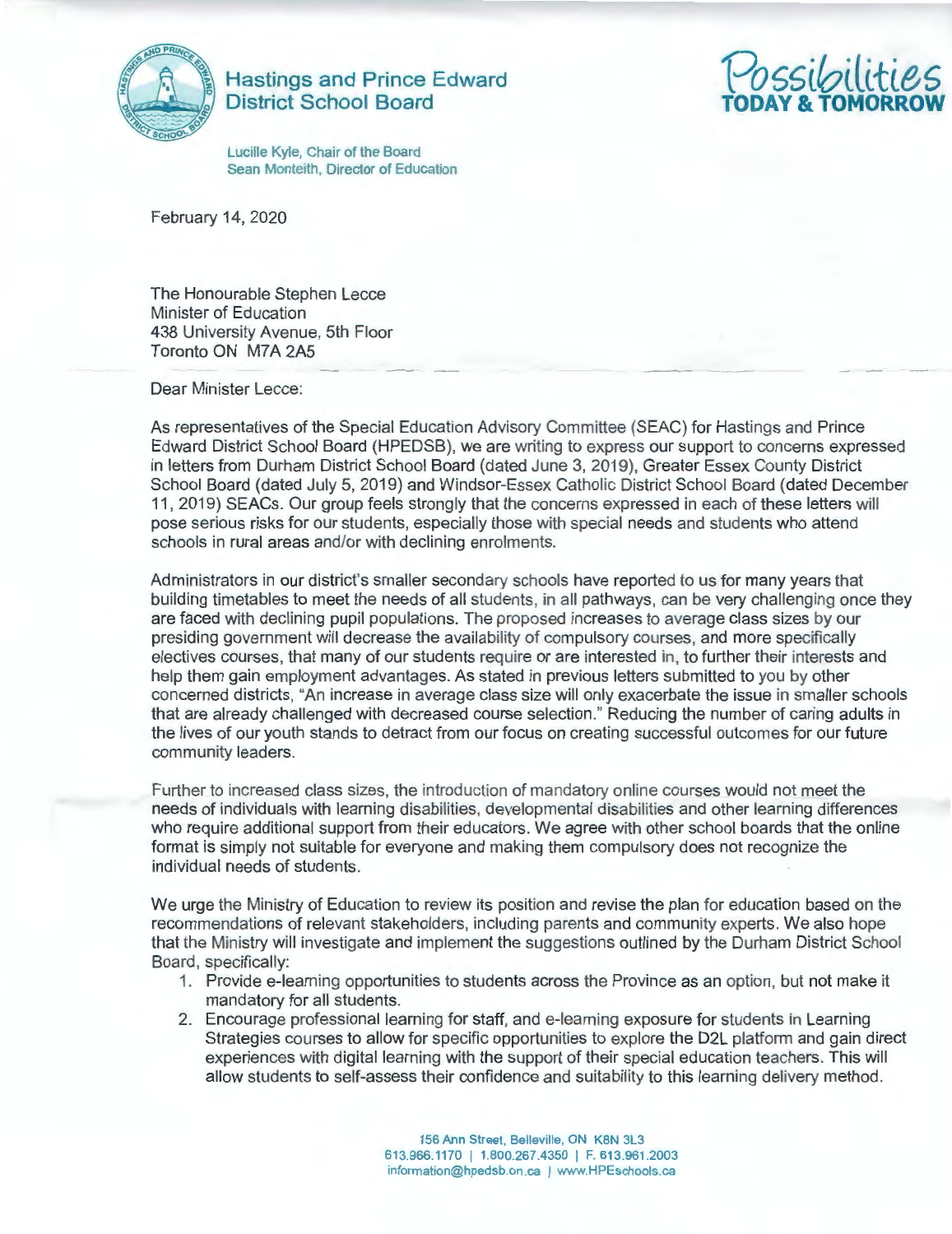

**Hastings and Prince Edward District School Board** 



Lucille Kyle, Chair of the Board Sean Monteith, Director of Education

- 3. Allow students access to all pathways (community living, workplace, college, university) online, should they wish, including during alternative school times, to encourage students to explore other opportunities (e.g., summer courses).
- 4. Slow down changes to class size and establish clear guidelines to measure and monitor the impact on students, particularly those with special needs.
- 5. Provide further transparency about students' pathways and monitor how changes are impacting pathways, including students earning a Certificate of Achievement and Certificate of Accomplishment.

Thank you in advance for your consideration.

Sincerely,

Kelly Allan

Lisa Anne Chatten

Kelly Allan, SEAC Chair Lisa Anne Chatten. SEAC Vice-chair

c.c. Lucille Kyle, Chair of the Board Ken Dostaler, Superintendent of Education - Student Services Todd Smith, MPP Bay of Quinte Daryl Kramp, MPP Hastings-Lennox & Addington Chairs of Ontario Special Education Advisory Committees

File